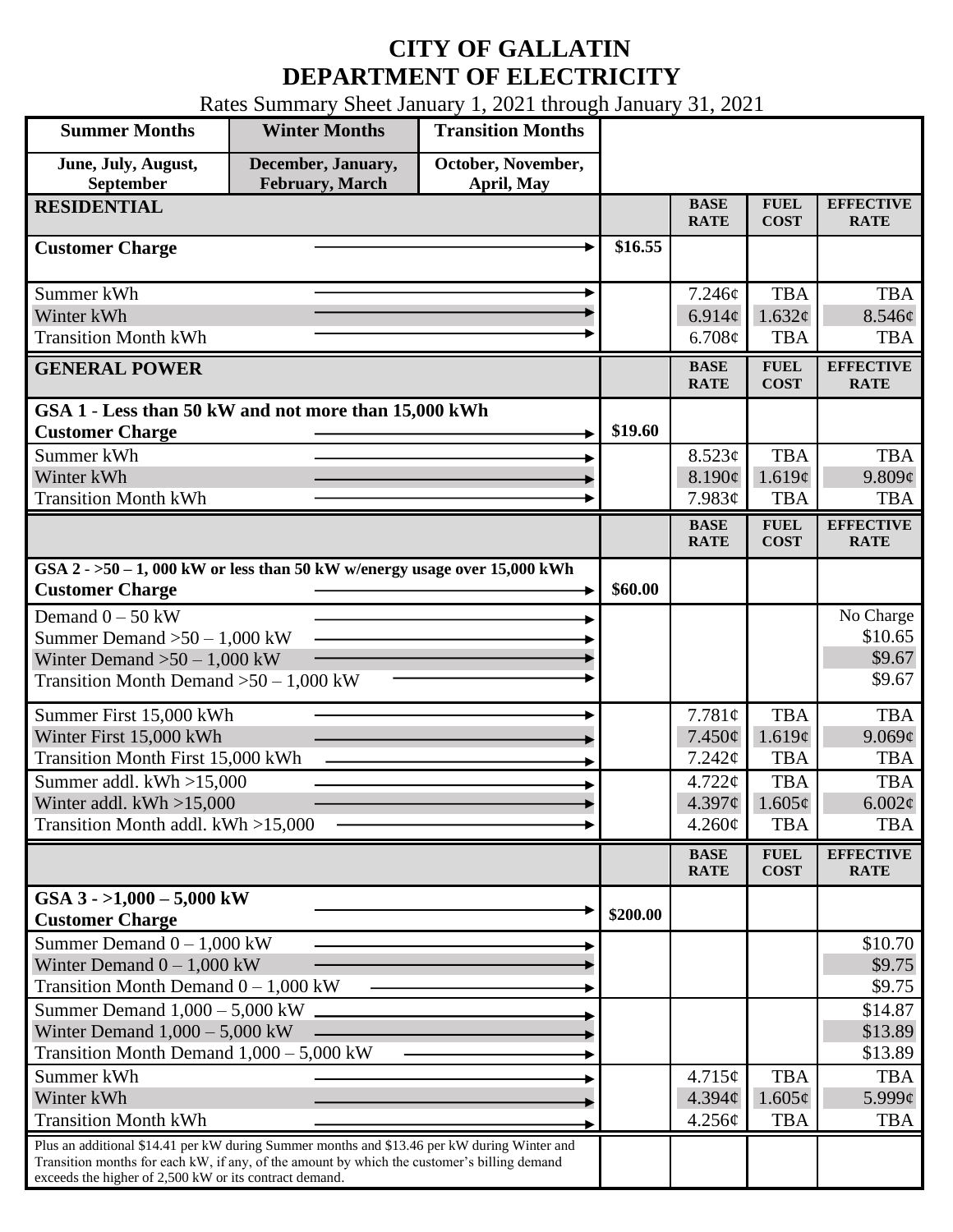| <b>Summer Months</b>                     | <b>Winter Months</b>                             | <b>Transition Months</b>         |         |                            |                            |                                 |
|------------------------------------------|--------------------------------------------------|----------------------------------|---------|----------------------------|----------------------------|---------------------------------|
| June, July, August,<br>September         | December, January,<br>February, March            | October, November,<br>April, May |         |                            |                            |                                 |
| <b>GENERAL POWER CONTINUE</b>            |                                                  |                                  |         | <b>BASE</b><br><b>RATE</b> | <b>FUEL</b><br><b>COST</b> | <b>EFFECTIVE</b><br><b>RATE</b> |
| <b>TD GSA</b>                            |                                                  |                                  |         |                            |                            |                                 |
| <b>Customer Charge</b>                   |                                                  |                                  | \$1,500 |                            |                            |                                 |
| <b>Onpeak Summer Demand</b>              |                                                  |                                  |         |                            |                            | \$10.95                         |
| <b>Onpeak Winter Demand</b>              |                                                  |                                  |         |                            |                            | \$9.99                          |
| <b>Onpeak Transition Month Demand</b>    |                                                  |                                  |         |                            |                            | \$9.99                          |
| <b>Offpeak Excess of Contract Demand</b> |                                                  |                                  |         |                            |                            |                                 |
| Summer                                   |                                                  |                                  |         |                            |                            | \$10.95                         |
| Winter                                   |                                                  |                                  |         |                            |                            | \$9.99                          |
| Transition                               |                                                  |                                  |         |                            |                            | \$9.99                          |
| <b>Max Demand</b>                        |                                                  |                                  |         |                            |                            | \$5.23                          |
| <b>Onpeak Summer kWh</b>                 |                                                  |                                  |         | 8.049¢                     | <b>TBA</b>                 | <b>TBA</b>                      |
| <b>Onpeak Winter kWh</b>                 |                                                  |                                  |         | 6.520¢                     | 1.624¢                     | 8.144¢                          |
| <b>Onpeak Transition Month kWh</b>       |                                                  |                                  |         | 5.115¢                     | <b>TBA</b>                 | <b>TBA</b>                      |
| Offpeak Summer kWh First 200 HUD         |                                                  |                                  |         | 4.700¢                     | <b>TBA</b>                 | <b>TBA</b>                      |
| Offpeak Summer kWh Next 200 HUD          |                                                  |                                  |         | $0.452\mathcal{C}$         | <b>TBA</b>                 | <b>TBA</b>                      |
| <b>Additional HUD</b>                    |                                                  |                                  |         | 0.149¢                     | <b>TBA</b>                 | <b>TBA</b>                      |
| Offpeak Winter kWh First 200 HUD         |                                                  |                                  |         | 4.996¢                     | 1.624¢                     | 6.620¢                          |
| Offpeak Winter kWh Next 200 HUD          |                                                  |                                  |         | 0.452¢                     | $1.624\ell$                | $2.076\epsilon$                 |
| <b>Additional HUD</b>                    |                                                  |                                  |         | 0.149¢                     | 1.624¢                     | $1.773\phi$                     |
| Offpeak Transition kWh First 200 HUD     |                                                  |                                  |         | 5.115¢                     | <b>TBA</b>                 | <b>TBA</b>                      |
| Offpeak Transition kWh Next 200 HUD      |                                                  |                                  |         | .452 $\phi$                | <b>TBA</b>                 | <b>TBA</b>                      |
| <b>Additional HUD</b>                    |                                                  |                                  |         | .149 $\phi$                | <b>TBA</b>                 | <b>TBA</b>                      |
|                                          |                                                  |                                  |         | <b>BASE</b><br><b>RATE</b> | <b>FUEL</b><br><b>COST</b> | <b>EFFECTIVE</b><br><b>RATE</b> |
| GSB Demands from $5,001 - 15,000$ kW     |                                                  |                                  |         |                            |                            |                                 |
| <b>Customer Charge</b>                   |                                                  |                                  | \$1,500 |                            |                            |                                 |
| Onpeak Summer Demand 5,000 - 15,000 kW   |                                                  |                                  |         |                            |                            | \$10.87                         |
| Onpeak Winter Demand $5,000 - 15,000$ kW |                                                  |                                  |         |                            |                            | \$9.90                          |
|                                          | Onpeak Transition Month Demand 5,000 - 15,000 kW |                                  |         |                            |                            | \$9.90                          |
| <b>Offpeak Excess of Contract Demand</b> |                                                  |                                  |         |                            |                            |                                 |
| Summer                                   |                                                  |                                  |         |                            |                            | \$10.87                         |
| Winter                                   |                                                  |                                  |         |                            |                            | \$9.90                          |
| Transition                               |                                                  |                                  |         |                            |                            | \$9.90                          |
| <b>Max Demand</b>                        |                                                  |                                  |         |                            |                            | \$5.21                          |
| <b>Onpeak Summer kWh</b>                 |                                                  |                                  |         | 6.513¢                     | <b>TBA</b>                 | <b>TBA</b>                      |
| <b>Onpeak Winter kWh</b>                 |                                                  |                                  |         | 5.378 $\phi$               | 1.582¢                     | 6.960 $\phi$                    |
| <b>Onpeak Transition Month kWh</b>       |                                                  |                                  |         | 3.990¢                     | <b>TBA</b>                 | <b>TBA</b>                      |
| Offpeak Summer kWh First 200 HUD         |                                                  |                                  |         | 4.022¢                     | <b>TBA</b>                 | <b>TBA</b>                      |
| Offpeak Summer kWh Next 200 HUD          |                                                  |                                  |         | 0.564¢                     | <b>TBA</b>                 | <b>TBA</b>                      |
| <b>Additional HUD</b>                    |                                                  |                                  |         | 0.223¢                     | <b>TBA</b>                 | <b>TBA</b>                      |
| Offpeak Winter kWh First 200 HUD         |                                                  |                                  |         | 4.244¢                     | 1.582¢                     | 5.826¢                          |
| Offpeak Winter kWh Next 200 HUD          |                                                  |                                  |         | 0.564¢                     | 1.582¢                     | 2.146¢                          |
| <b>Additional HUD</b>                    |                                                  |                                  |         | 0.223¢                     | 1.582¢                     | $1.805\phi$                     |
| Offpeak Transition kWh First 200 HUD     |                                                  |                                  |         | 3.990¢                     | <b>TBA</b>                 | <b>TBA</b>                      |
| Offpeak Transition kWh Next 200 HUD      |                                                  |                                  |         | 0.564¢                     | <b>TBA</b>                 | <b>TBA</b>                      |
| <b>Additional HUD</b>                    |                                                  |                                  |         | $0.223\phi$                | <b>TBA</b>                 | <b>TBA</b>                      |

## **Page 2 - Rates Summary Sheet January 1, 2021 through January 31, 2021**

L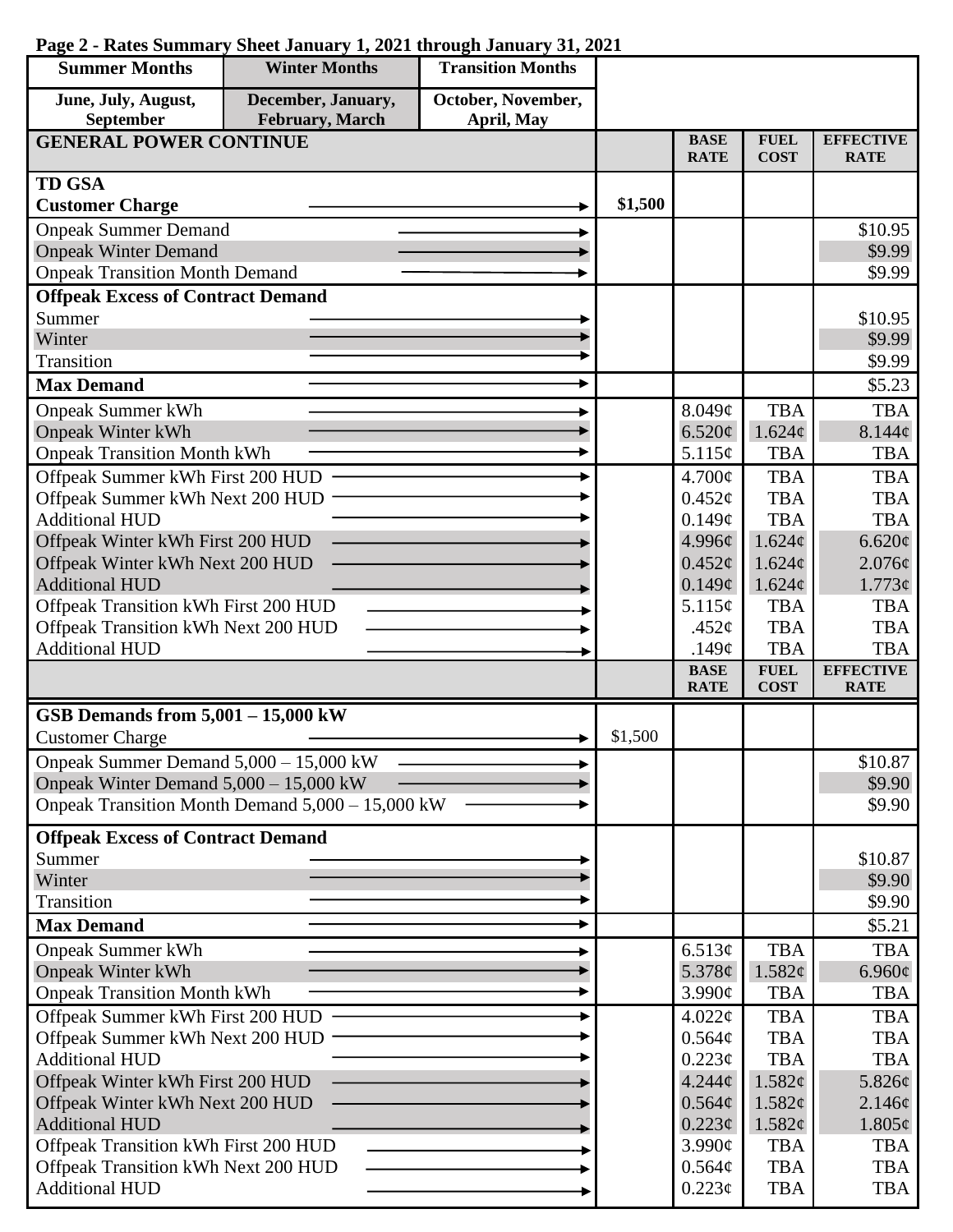## **Page 3 - Rates Summary Sheet January 1, 2021 through January 31, 2021**

| <b>Summer Months</b>                                                        | <b>Winter Months</b> | <b>Transition Months</b> |         |                            |                            |                                 |
|-----------------------------------------------------------------------------|----------------------|--------------------------|---------|----------------------------|----------------------------|---------------------------------|
| June, July, August,                                                         | December, January,   | October, November,       |         |                            |                            |                                 |
| February, March<br>September<br>April, May<br><b>GENERAL POWER CONTINUE</b> |                      |                          |         |                            |                            |                                 |
|                                                                             |                      |                          |         | <b>BASE</b><br><b>RATE</b> | <b>FUEL</b><br><b>COST</b> | <b>EFFECTIVE</b><br><b>RATE</b> |
| MSB Demands greater than 5,000 kW                                           |                      |                          |         |                            |                            |                                 |
| <b>Customer Charge</b>                                                      |                      |                          | \$1,500 |                            |                            |                                 |
| Onpeak Summer Demand > 5,000                                                |                      |                          |         |                            |                            | \$10.24                         |
| Onpeak Winter Demand > 5,000                                                |                      |                          |         |                            |                            | \$9.27                          |
| Onpeak Transition Month Demand > 5,000                                      |                      |                          |         |                            |                            | \$9.27                          |
| <b>Max Demand</b>                                                           |                      |                          |         |                            |                            | \$2.26                          |
| <b>Offpeak Excess of Contract Demand</b>                                    |                      |                          |         |                            |                            |                                 |
| Summer                                                                      |                      |                          |         |                            |                            | \$10.24                         |
| Winter                                                                      |                      |                          |         |                            |                            | \$9.27                          |
| Transition                                                                  |                      |                          |         |                            |                            | \$9.27                          |
| <b>Onpeak Summer kWh</b>                                                    |                      |                          |         | 5.779¢                     | <b>TBA</b>                 | <b>TBA</b>                      |
| <b>Onpeak Winter kWh</b>                                                    |                      |                          |         | 4.639¢                     | 1.569¢                     | 6.208¢                          |
| <b>Onpeak Transition Month kWh</b>                                          |                      |                          |         | 3.589¢                     | <b>TBA</b>                 | <b>TBA</b>                      |
| Offpeak Summer kWh First 200 HU <del>D</del>                                |                      |                          |         | 3.279¢                     | <b>TBA</b>                 | <b>TBA</b>                      |
| Offpeak Summer kWh Next 200 HUD                                             |                      |                          |         | 0.310¢                     | <b>TBA</b>                 | <b>TBA</b>                      |
| <b>Additional HUD</b>                                                       |                      |                          |         | $0.055\phi$                | <b>TBA</b>                 | <b>TBA</b>                      |
| Offpeak Winter kWh First 200 HUD                                            |                      |                          |         | 3.502¢                     | 1.569¢                     | $5.071\phi$                     |
| Offpeak Winter kWh Next 200 HUD                                             |                      |                          |         | $0.310\phi$                | 1.569¢                     | 1.879¢                          |
| <b>Additional HUD</b>                                                       |                      |                          |         | $0.055\phi$<br>3.589¢      | 1.569¢<br><b>TBA</b>       | 1.624¢<br><b>TBA</b>            |
| Offpeak Transition kWh First 200 HUD<br>Offpeak Transition kWh Next 200 HUD |                      |                          |         | $0.310\phi$                | <b>TBA</b>                 | <b>TBA</b>                      |
| <b>Additional HUD</b>                                                       |                      |                          |         | $0.055\phi$                | <b>TBA</b>                 | <b>TBA</b>                      |
|                                                                             |                      |                          |         | <b>BASE</b>                | <b>FUEL</b>                | <b>EFFECTIVE</b>                |
|                                                                             |                      |                          |         | <b>RATE</b>                | <b>COST</b>                | <b>RATE</b>                     |
| MSD Demands greater than 25,000 kW                                          |                      |                          |         |                            |                            |                                 |
| <b>Customer Charge</b>                                                      |                      |                          | \$1,500 |                            |                            |                                 |
| <b>Onpeak Summer Demand</b>                                                 |                      |                          |         |                            |                            | \$10.24                         |
| <b>Onpeak Winter Demand</b>                                                 |                      |                          |         |                            |                            | \$9.27                          |
| <b>Onpeak Transition Demand</b>                                             |                      |                          |         |                            |                            | \$9.27                          |
| <b>Max Demand</b>                                                           |                      |                          |         |                            |                            | \$1.64                          |
| <b>Offpeak Excess of Contract Demand</b>                                    |                      |                          |         |                            |                            |                                 |
| Summer                                                                      |                      |                          |         |                            |                            | \$10.24                         |
| Winter                                                                      |                      |                          |         |                            |                            | \$9.27                          |
| Transition                                                                  |                      |                          |         |                            |                            | \$9.27                          |
| <b>Onpeak Summer kWh</b>                                                    |                      |                          |         | 5.440¢                     | <b>TBA</b>                 | <b>TBA</b>                      |
| <b>Onpeak Winter kWh</b>                                                    |                      |                          |         | 4.298¢                     | 1.569¢                     | 5.867 $\phi$                    |
| <b>Onpeak Transition Month kWh</b>                                          |                      |                          |         | 3.248¢                     | <b>TBA</b>                 | <b>TBA</b>                      |
| Offpeak Summer kWh First 200 HUD                                            |                      |                          |         | 2.939¢                     | <b>TBA</b>                 | <b>TBA</b>                      |
| Offpeak Summer kWh Next 200 HUD                                             |                      |                          |         | 0.282¢                     | <b>TBA</b>                 | <b>TBA</b>                      |
| <b>Additional HUD</b>                                                       |                      |                          |         | $0.223\phi$                | <b>TBA</b>                 | <b>TBA</b>                      |
| Offpeak Winter kWh First 200 HUD                                            |                      |                          |         | $3.161\phi$                | 1.569¢                     | 4.730¢                          |
| Offpeak Winter kWh Next 200 HUD                                             |                      |                          |         | $0.282\phi$                | 1.569¢                     | $1.851\phi$                     |
| <b>Additional HUD</b>                                                       |                      |                          |         | $0.223\phi$                | 1.569¢                     | $1.792\epsilon$                 |
| Offpeak Transition kWh First 200 HUD                                        |                      |                          |         | 3.248¢                     | <b>TBA</b>                 | <b>TBA</b>                      |
| Offpeak Transition kWh Next 200 HUD                                         |                      |                          |         | 0.282¢                     | <b>TBA</b>                 | <b>TBA</b>                      |
| <b>Additional HUD</b>                                                       |                      |                          |         | $0.223\phi$                | <b>TBA</b>                 | <b>TBA</b>                      |